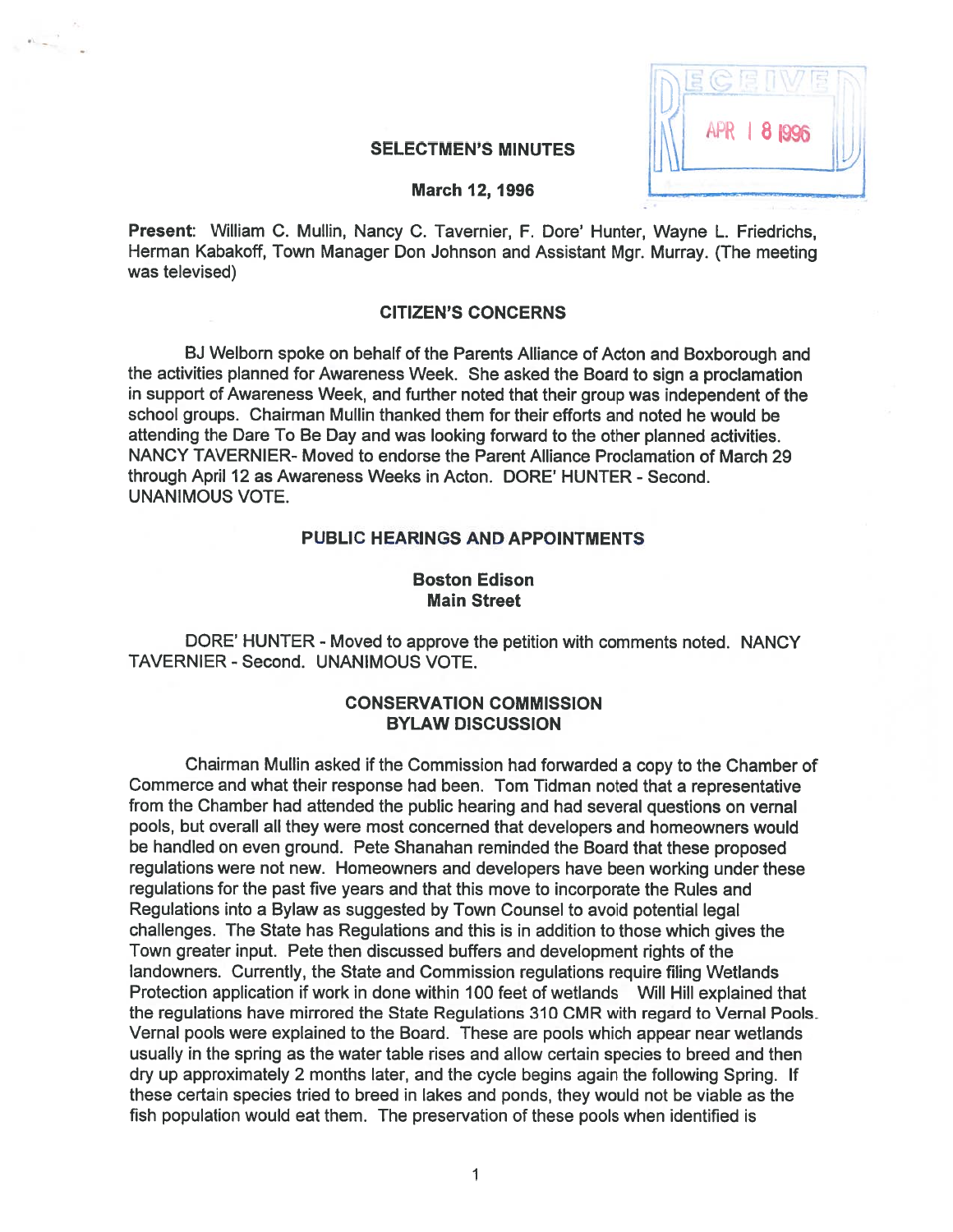important. They have identified several in conjunction with development and have made accommodations with developers and home owners for the preservation of these vernal pools. They noted two recently developed sites in town, Meadow Brook and Mckinley Drive in which they worked with developers successfully.

Wayne Friedrichs and Dore' Hunter were concerned about the burden of proo<sup>f</sup> for proving there were vernal pools on properties though out town. Pete Shanahan said that it would require the petitioner to hire <sup>a</sup> biologist skilled in identifying Vernal Pools and that the State had an extensive check off list to assist in the determination which at least six items out of <sup>22</sup> were to be found before it would qualify. Herman was concerned that as Boards and Commissions change this could be <sup>a</sup> powerful tool to them, he was not concerned with the current members and staff, however he noted concern with future boards and hoped they would be conservative with their review powers. Pete Shanahan noted that the Board of Selectmen appoints the Commission and that it is hoped that the Commission is not weighted with only Conservationists.

It was noted that most homeowners would be exemp<sup>t</sup> from the permitting process for septic systems.

Dore' Hunter asked that the reference to New be removed in the section regarding septic systems. The Commission concurred.

William Mullin feels that it is very important to protect the Vernal Pools. This will not take away rights of the land owners, or over burden them, but pu<sup>t</sup> certainty in the process. He felt that this was moving the regulations into <sup>a</sup> Bylaw to protect the Town against potential litigation. He was in favor of the Bylaw.

Dore' Hunter wanted to be flexible with the section addressing up land Vernal Pools and if problems were found they could be addressed by re-examining the Bylaw.

WILLIAM MULLIN - Moved to recommend the Article. NANCY TAVERNIER - Second. UNANIMOUS VOTE.

### SELECTMEN'S BUSINESS

WARRANT DISCUSSION - It was noted that the Warrant had been posted and it was at the printers. NANCY TAVERNIER- Moved to Recommend Article 15, Minuteman Voc Article. DORE' HUNTER - Second. UNANIMOUS VOTE.

SOUTH ACTON BRIDGE -The Board discussed the State's desire to dedicate the Bridge to Norman Lake initiated by Asst. Secty of Transportation Chuch Kostro.. The Board agree<sup>d</sup> it was <sup>a</sup> wonderful tribute and that Norm's actions on behalf of the people of Acton and he certainly deserved this recognition. Representative Resor was thanked for working with the State Highway for its implementation. The Groundbreaking will be held on March 19th at 10:00 at the CD Building. Carol Lake will be attending to accep<sup>t</sup> the Plaque in Norm's Memory.

JENKS FUND REQUESTS: The Board reviewed the submittals and voted to fund all requests as submitted. It was noted that the Summer Reading Program reques<sup>t</sup> was in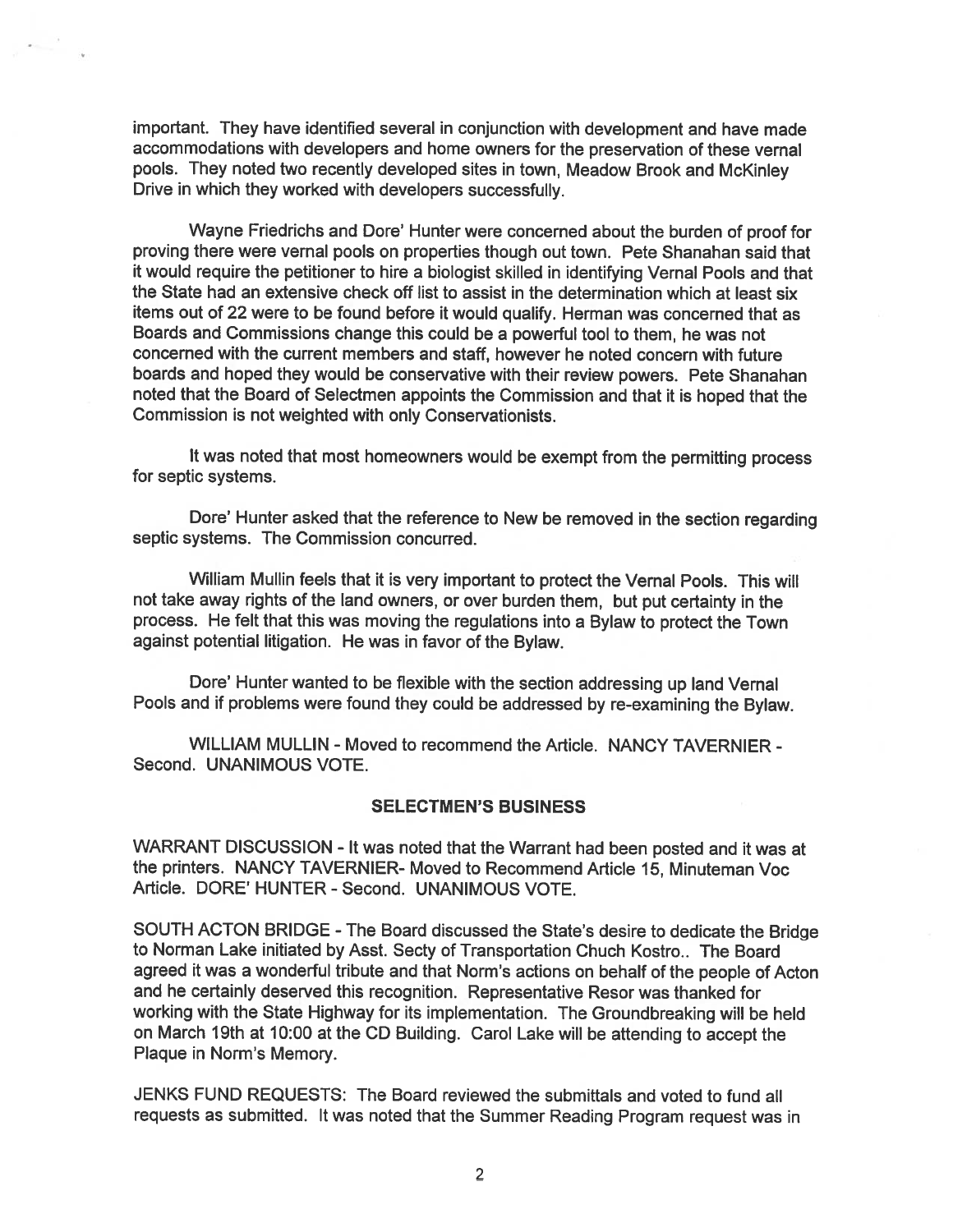the amount of \$625.00 not \$675.00. That adjustment was made. The balance of the fund was allotted to the Pop Warner Football group in the amount of \$235.30. HERMAN KABAKOFF - Moved to Approve the Jenks Requests for the full amounts requested and the balance of \$235.30 be awarded to the AB Pop Warner Football League. DORE' HUNTER - Second. UNANIMOUS VOTE.

CHRISTMAS TREE LIGHTS - The Board reviewed Lisa Palmers letter regarding the replacement of the Christmas Tree Lights on the Tree on Wood Lane at Main Street. Staff was asked to try to respond to this reques<sup>t</sup> by getting <sup>a</sup> price for <sup>a</sup> set of good quality lights for the tree. It was suggested that the Common might be done in white lights. Staff is to consult with the property owners and Historic District regarding this proposed lighting. The Board decided to respond to the initial reques<sup>t</sup> and to pu<sup>t</sup> this item on the Wish List.

Herman Kabakoff noted that Nancy Tavernier had been recognized for her recycling efforts by the State. The Board thanked and congratulated her on her efforts. Nancy noted that while she was named, it really was the people of Acton and staff that deserved the recognition.

EARTH DAY REQUEST: The Board reviewed the reques<sup>t</sup> from the Earth Day Group to close Taylor Road between Minot and Coughlin for Earth Day. They also asked permission to use the Municipal Parking lots for use during the events. Staff was asked to consult with the Police and Fire Chiefs for their input and recommendations regarding the street closure.

BOY SCOUT ENCAMPMENT: Chairman Mullin offered to represen<sup>t</sup> the Board at the Sunday Camp Fire.

# CONSENT AGENDA

DORE' HUNTER - Moved to Approve as printed. NANCY TAVERNIER- Second. UNANIMOUS VOTE. Chairman Mullin asked that the Minutes of January 16 be modified to correct the spelling of Mr. Eisengrein's name before distribution.

# TOWN MANAGER'S REPORT

AGWAY/KRESS SITE: The Board discussed the recent correspondence received from the Board of Health regarding Agway's refusal to cooperate. The Health Director has suggested that the Boards of Health and Selectmen initiate <sup>a</sup> 10 signature petition process to ensure we are notified of the actions at the site. The Board agreed that it would be beneficial to send the petition.

DORE' HUNTER - Moved to recommend that the Board as individuals sign the petition so that we are notified of the actions at the site. NANCY TAVERNIER - Second. UNANIMOUS VOTE.

NESWC DiSCUSSION: John Murray made <sup>a</sup> presentation to update the Board on the current status of the MDU contract and Trash contract negotiations. Dore' Hunter noted that the MRI deal was looking less desirable after tonight's presentation. William Mullin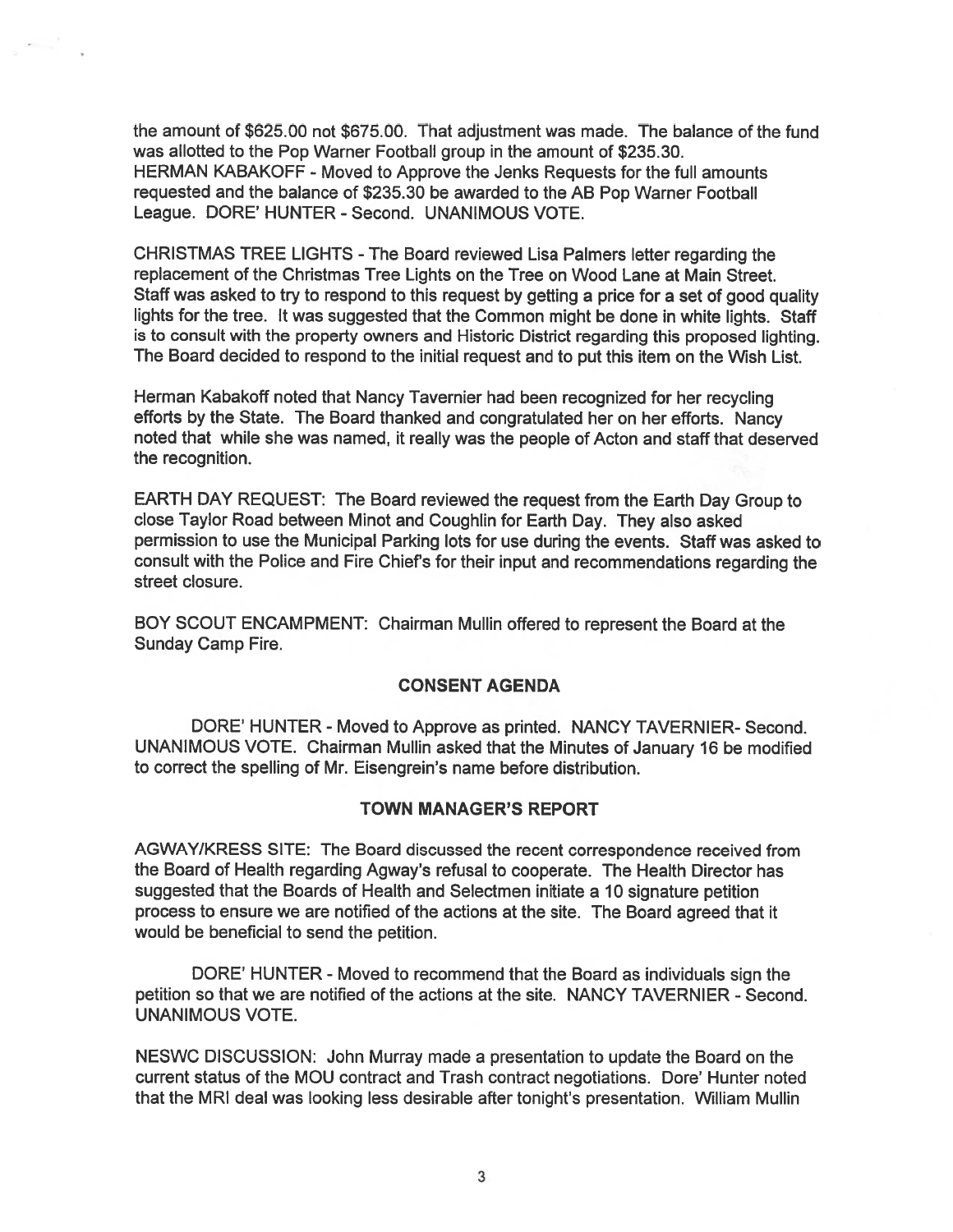was concerned with the unilateral rights of the contract. He felt it should be an Agreement.

Dore' felt that they must have <sup>a</sup> second phase in mind from the review of the materials he has seen. He felt that there was no need to tush into anything. He felt we should hold out and see what changes Steve Rothstein would come up with, especially in light of Wheelabrator's agreemen<sup>t</sup> of 75%.

It was further noted that many communities have not even addressed this problem with their Boards or Manager's. The Board agreed that they were very happy they had conducted the five hour informational meeting held in the Fall. The presentation that Rothstein will be making will not sway Acton's representatives as they have been fully educated as to the process and the impacts of the Agreements. They were concerned that the other member communities would not understand his presentation and believe what he was proposing to be in their best interests.

Dore' Hunter asked Representative Resor what was happening on the State level with regard to Landfill closures. She felt that it was not DEP holding it up and felt that it was more the legislators with the leaderships sympathies on their side. She felt funding would be very hard to get. She and the other legislators have <sup>a</sup> meeting coming up with Finneran to discuss this, however, she indicated she was not to hopeful of <sup>a</sup> positive outcome.

She was further asked if she recalled from her tenure as <sup>a</sup> Selectman if the reason the other three Selectmen had not signed the original agreemen<sup>t</sup> was because they did not agree with it. She did not recall, however she doubted that was the case, she felt if it were, she would remember it. She could not offer any reason why she and the other two selectmen had not signed.

John Murray was thanked for his efforts in preparing the Town for this on-going issue.

### EXECUTIVE SESSION

DORE' HUNTER - Took roll call - All ayes, the Board will go into executive session to discuss strategy for labor negotiations.

The Board adjourned into Executive Session at 10:45 P.M.

Clerk

Date

OWristine M. Recording Sè6ty. Mar12,1996.DOC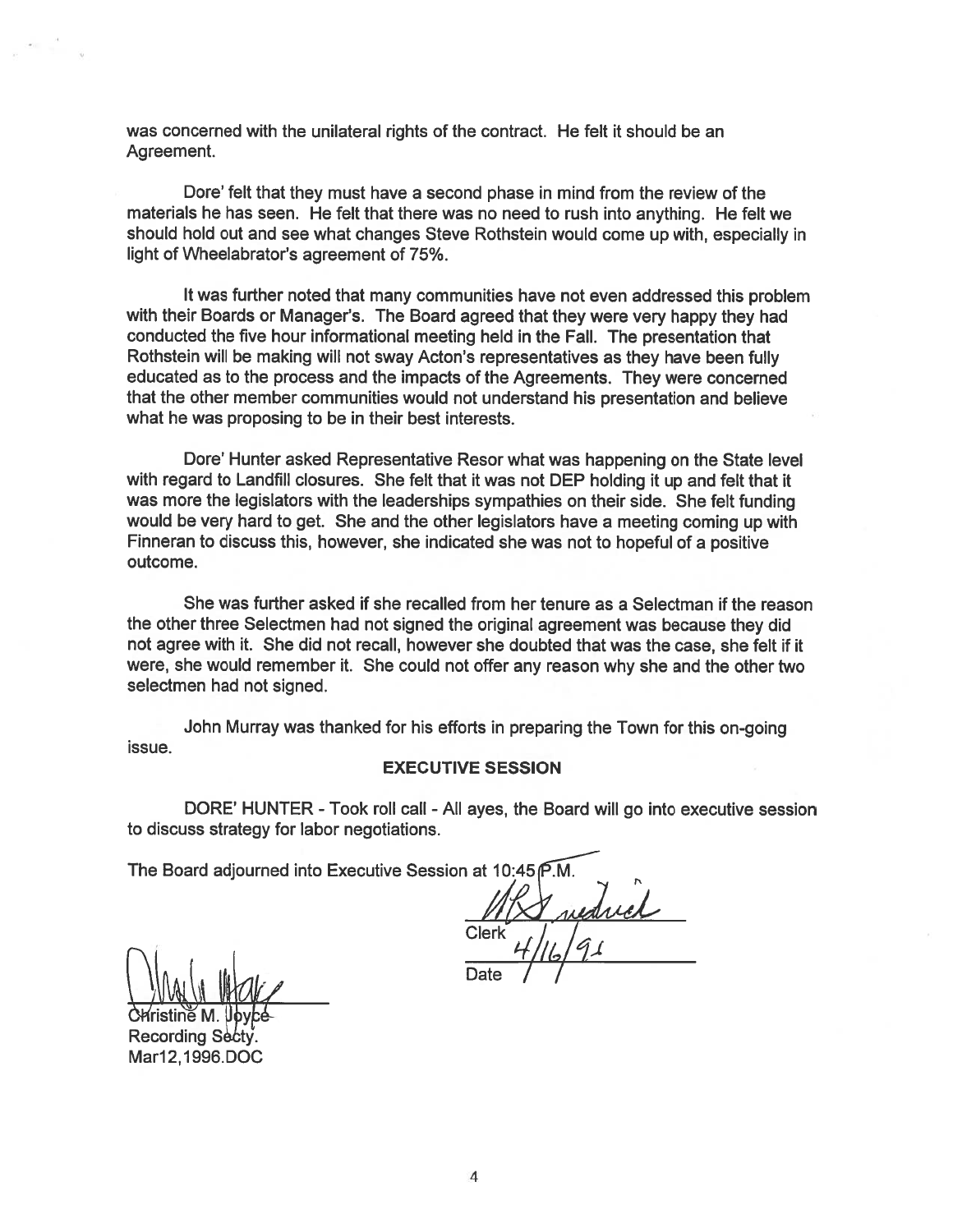March 8, 1996

TO: Board of Selectmen

FROM: William C. Mullin, Chairman

SUBJECT: Selectmen's Report

# AGENDA Room 204 MARCH 12, 1996

## I. CITIZEN'S CONCERNS

## II. PUBLIC HEARINGS & APPOINTMENTS

- 1. 7: 31 BOSTON EDISON HEARING MAIN STREET Enclosed please find <sup>a</sup> petition from Boston Edison and staff comment for Board review and action.
- 2. 7:35 CONSERVATION COMMISSION -The Commission will be presen<sup>t</sup> to discuss the proposed changes to Chapter F of the Town Bylaws.
- III. SELECTMEN'S BUSINESS
- 3. TOWN MEETING DISCUSSIONS

4. ROUTE 27 BRIDGE PROJECT - Enclosed please find communications regarding important aspects of this project for Board discussion.

5. JENKS FUND REQUESTS -Enclosed please find the Annual requests for funds from the Jenks Fund for programs to benefit the Youth of Acton for Board review. Final recommendations are scheduled for the Board meeting of March 26, 1996. Staff has included the current amount available for distribution in the attached memo.

# IV. CONSENT AGENDA

6. PARENT ALLIANCE OF ACTON AND BOXBORO PROCLAIMATION - Enclosed please find <sup>a</sup> reques<sup>t</sup> from Parent Alliance of Acton and Boxboro to proclaim the weeks fo March 29 thorough April 12 Two Weeks of Awareness in Acton, for Board action.

7. ACCEPT GIFT - Enclosed please find <sup>a</sup> reques<sup>t</sup> from the Trustees of the West Acton Citizen's Library for acceptance of \$215.00 in money gifts for Books and expenses for Board action.